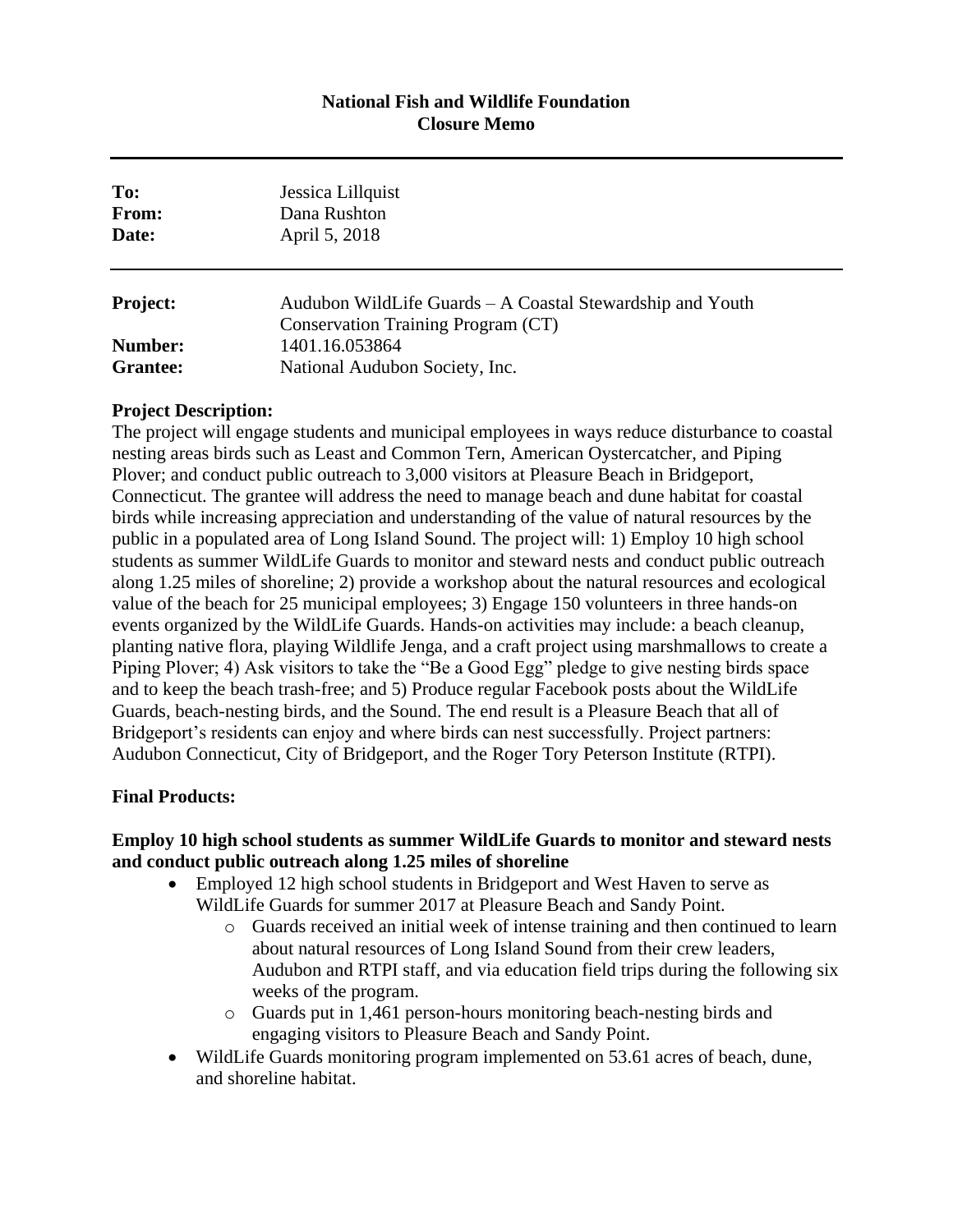- The efforts of the WildLife Guards contributed to 100 Piping Plover fledged statewide, which is the fourth highest number of fledglings since the State began monitoring the population (1986) and is indicative of a growing population.
	- o One pair of federally threatened Piping Plover at Pleasure Beach fledged two chicks, while at Sandy Point seven pairs of Piping Plover fledged five chicks.

# **Provide a workshop about the natural resources and ecological value of the beach for 25 municipal employees**

- Audubon Connecticut provided training to 13 Bridgeport Parks and Recreation staff (Water taxi crew, lifeguards, beach supervisors, and other staff at Pleasure Beach).
	- o Those who participated in the training reported talking to visitors about the beachnesting birds; asked visitors to stay out of string fencing areas and to pick up trash that attracts predators; and even months later, were still able to name beachnesting birds and identify threats to the birds and actions that beachgoers can take to help them nest successfully.
	- o Audubon staff and volunteers spent 701 person-hours at these two locations, for a total of 2,162 person-hours of stewardship.

## **Engage 150 volunteers in three hands-on events organized by the WildLife Guards. Handson activities may include: a beach cleanup, planting native flora, playing Wildlife Jenga, and a craft project using marshmallows to create a Piping Plover**

- Engaged 102 volunteers who participated in two "learn about birds" and beach clean-up.
- Conducted three events to give the public an opportunity to participate in conservation efforts and habitat improvements at Pleasure Beach. The events entailed:
	- o A Live Bird of Prey show with Horizon Wings, focused on teaching the public about birds and actions they can take that benefit birds.
	- o Planting a variety of native perennials and shrubs in the garden around the flag pole. Crew leaders researched and purchased native plants that would do well in the coastal zone and the West Haven crew and another group of high school students working for the summer at our Bent of the River Audubon Center made the trip to Pleasure Beach to assist.
	- o Beach clean-up, a lesson in how improperly disposed trash can end up along the shores of Long Island Sound.
- Outreach to the public and the City of Bridgeport Parks and Recreation staff about Pleasure Beach, Sandy Point, Long Island Sound and its natural resources.

## **Ask visitors to take the "Be a Good Egg" pledge to give nesting birds space and to keep the beach trash-free; and produce regular Facebook posts about the WildLife Guards, beachnesting birds, and the Sound.**

- Guards had face-to-face conversations with 703 people and reached additional members of the public through their website (429 visitors) and Facebook page (70 people reached/post, 6250 views of content), via articles on the Audubon CT and RTPI websites (1153 page views) and in Audubon's monthly e-newsletter (distributed to 10,000 people with an open rate of 25.7%), and via posts to the Audubon CT, Audubon CT at Stratford Point, Audubon Alliance for Coastal Waterbirds, and RTPI facebook pages (more than 30,000 views of content).
- Overall, 4,855 people with knowledge